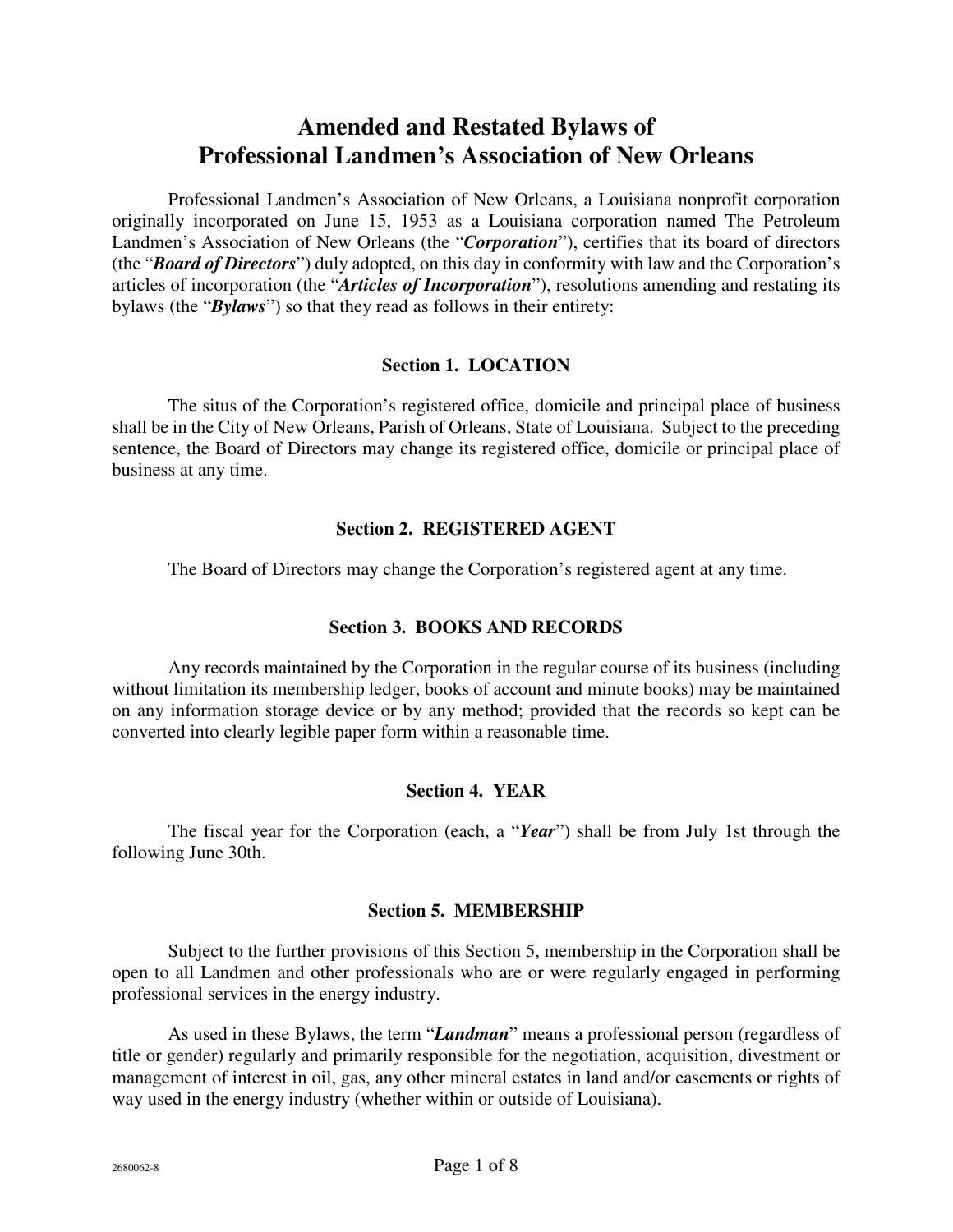There are three membership classes among the members of the Corporation (the "*Members*"; and each a "*Member*"):

- (1) Active Members, who are limited to:
	- (a) Landmen, regardless of whether still employed or retired; and
	- (b) persons who, irrespective of the basis of compensation or title, are or were regularly employed in or associated with the energy industry.
- (2) Life Members, who are limited to:
	- (a) past Presidents of the Corporation; and
	- (b) persons who are seventy years of age or older and were Active Members for at least fifteen years.
- (3) Student Members, who are limited to:
	- (a) persons enrolled in an accredited AAPL program at a college or university or in a law school. Student membership status terminates upon the earlier of (i) withdrawal from such program or law school before graduation or (ii) the end of the Year when such person graduates from such program or law school. A former Student Member may reapply for membership as an Active Member.

Life Members and Student Members shall have all rights and privileges of Active Member except those of voting and being on a committee of the Corporation and on the Board of Directors; provided, however, that a Life Member who is a past President of the Corporation can vote and be on a committee of the Corporation and on the Board of Directors. As used in these Bylaws, the term "*Voting Member*" refers to each Active Member at the time in question and also to each Life Member who was a past President of the Corporation.

The Board of Directors shall determine eligibility of applicants for membership, approval of an applicant's membership classification and the acceptance of any applicant for membership under any membership classification. Any change in a Member's membership classification shall be effective at the beginning of the Year immediately following the Year during which such change is sought. Each applicant for membership or renewal of membership in the Corporation must execute such documentation as the Board of Directors may require affirming the applicant's agreement to be bound by these Bylaws and the Articles of Incorporation.

#### **Section 6. MEETINGS OF MEMBERS**

(1) Regular meetings of the Members may be held as often, and at such time and place, as the Board of Directors may designate. But at least six (6) regular meetings shall be held during each Year.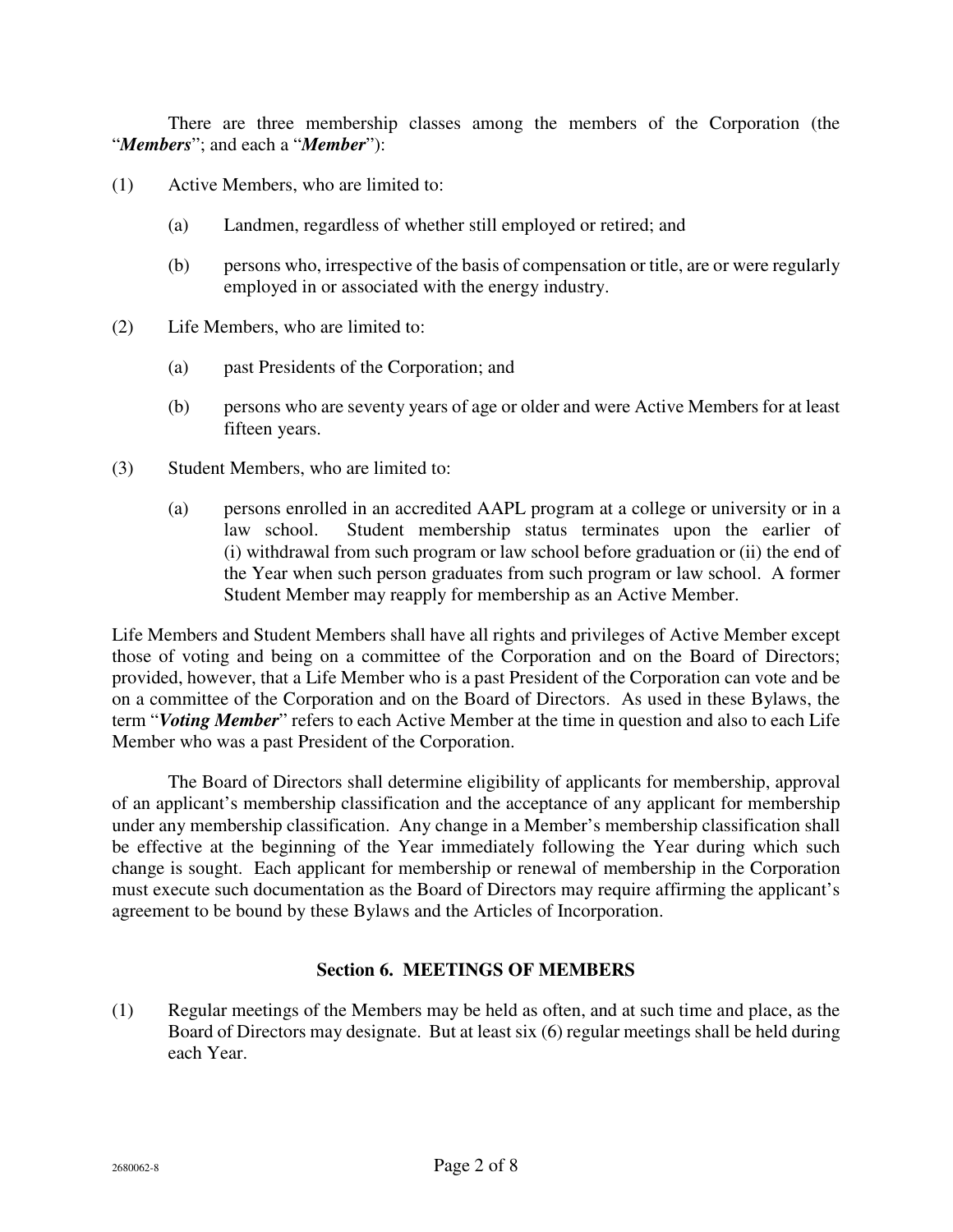- (2) Special meetings of the Members may be held at any time that the affairs of the Corporation necessitate such a meeting to be held.
- (3) Notice of any regular or special meeting of the Members shall be given by the President (or, in the President's absence, by the Vice President) to the Members.
- (4) Upon the written request of at least ten (10) Voting Members, any one or more of those Voting Members may call a regular or special meeting at a place in the City of New Orleans, provided that notice by United States mail (or by such other method authorized by these Bylaws) of the date, time, place and purpose of such meeting shall be given to each Member at least ten (10) days before the day specified for such meeting.

#### **Section 7. OFFICERS AND DUTIES**

- (1) The officers of the Corporation (each, an "*Officer*") shall be:
	- (a) the President;
	- (b) the Vice President;
	- (c) the Secretary; and
	- (d) the Treasurer.

Only a member of the Board of Directors may be an officer of the Corporation.

- (2) Subject to section 7(6) below, the duties of the President shall be to:
	- (a) preside at all regular and special meetings of Members and all meetings of the Board of Directors;
	- (b) appoint all committees of the Corporation and all members thereof;
	- (c) be chairman of the Board of Directors and an ex-officio member of all committees of the Corporation;
	- (d) call special meetings of Members and meetings of the Board of Directors;
	- (e) supervise any staff of the corporation; and
	- (f) perform any duties of the Treasurer as the Board of Directors may authorize.
- (3) Subject to section 7(6) below, the duties of the Vice-President shall be to:
	- (a) in the permanent or temporary absence of the President, succeed to all the President's power and duties; and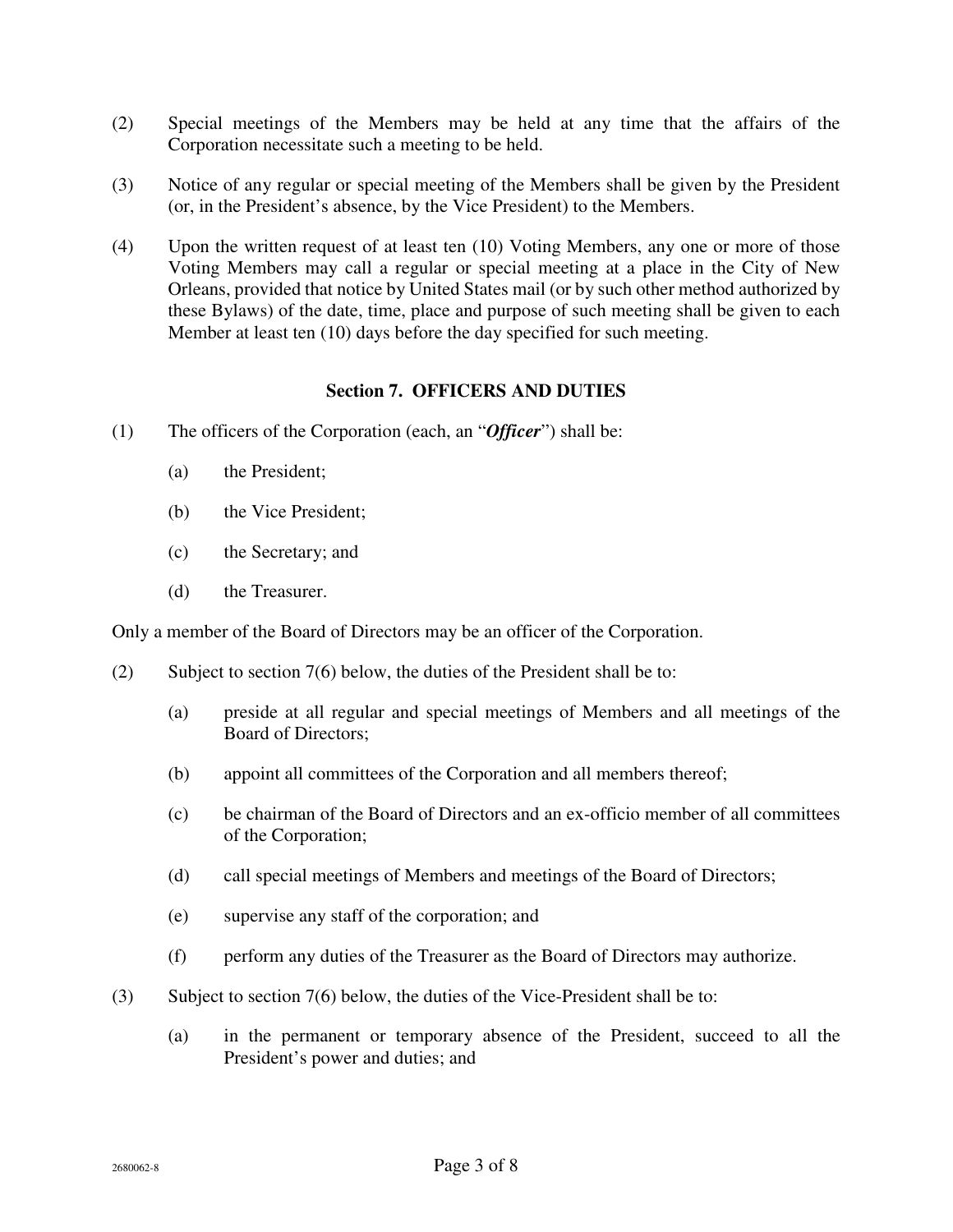- (b) assist the President at all regular and special meetings of the Members, and all meetings of the Board of Directors, presided by the President;
- (4) Subject to section 7(6) below, the duties of the Secretary shall be to:
	- (a) keep a true and complete record and minutes of all regular and special meetings of the Members and all meetings of the Board of Directors;
	- (b) maintain a list of all Members;
	- (c) assist the presiding officer at all regular and special meetings of the Members and of the Board of Directors; and
	- (d) notify the Members of the Corporation of each regular or special meeting of the Members as called by the President (or, in the absence of the President, by the Vice-President) or by Voting Members in accordance with section 6(4) above.
- (5) Subject to section 7(6) below, the duties of the Treasurer shall be to:
	- (a) collect all dues and assessments from all Active Members and Student Members of the Corporation and maintain accurate records thereof;
	- (b) pay or direct payment of all expenses of the Corporation, when such payments shall have been first duly authorized by the Board of Directors;
	- (c) prepare financial statements correctly reflecting the financial conditions of the Corporation at any time when so directed by the President or by the Board of Directors; and
	- (d) work with the accounting firm elected by the Board of Directors to ensure that all tax returns are timely and properly filed and any applicable taxes, interest and penalties are timely and properly paid.
- (6) Notwithstanding anything in this Section 7 otherwise, the Board of Directors may take any step, or direct any action, that is contrary to any step or action taken, or could be taken, by any Officer; provided, that such step or action by the Board of Directors is not in conflict with these Bylaws or the Articles of Incorporation.

# **Section 8. ELECTION OF OFFICERS**

- (1) The Board of Directors shall elect each Officer from the members of the Board of Directors.
- (2) The term of each Officer shall be for a period of one Year; provided, however, that each Officer shall serve until such time as such Officer's successor shall have been duly elected.
- (3) In the permanent absence of any Officer for the remainder of any term of such Officer, the Board of Directors shall fill the vacancy caused by such permanent absence.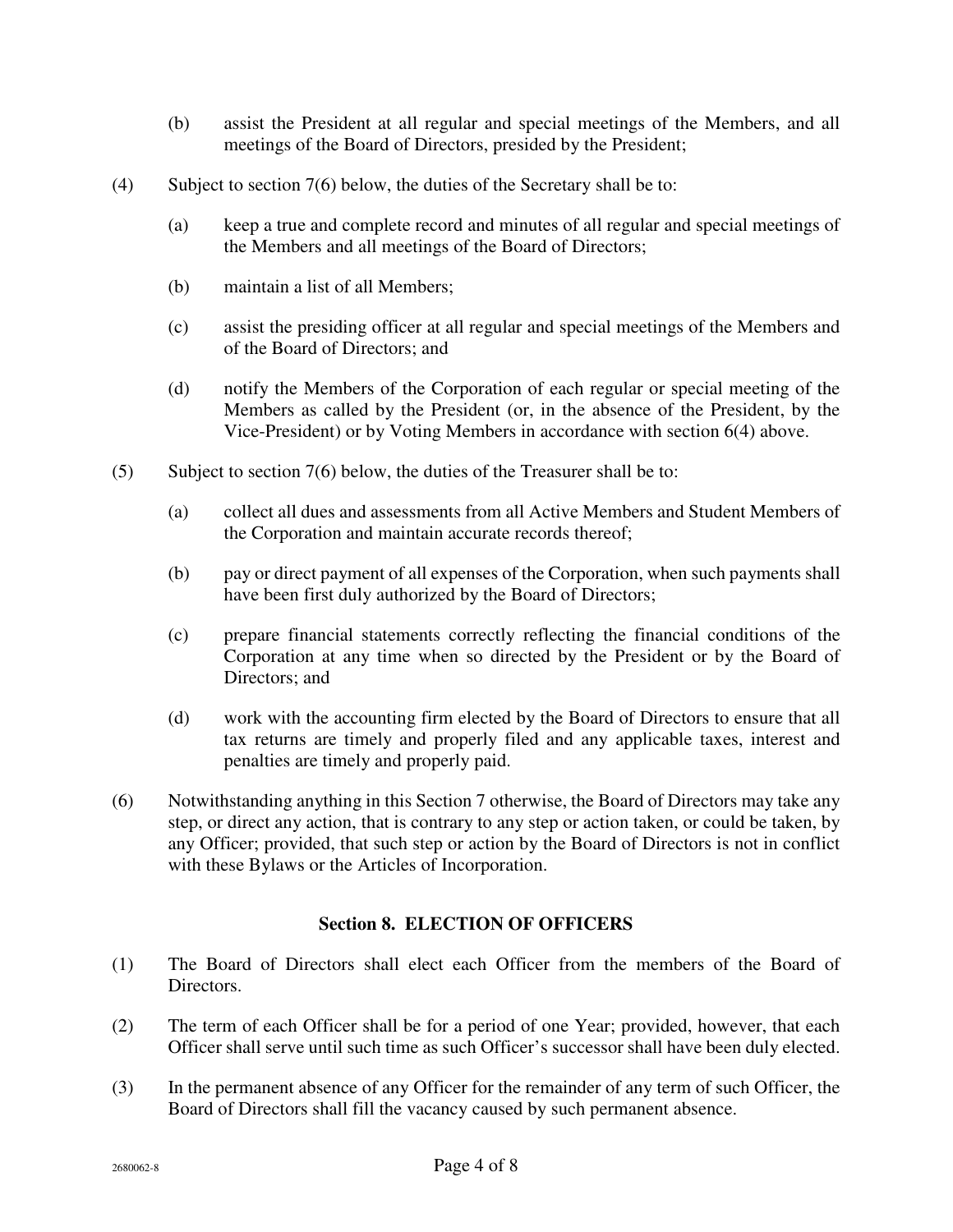#### **Section 9. BOARD OF DIRECTORS**

- (1) Subject to the further provisions of this section 9, the Board of Directors shall consist of:
	- (a) the immediate past President;
	- (b) the Member, if any, who is the Regional AAPL Director; and
	- (c) nine other (9) members (or such additional members as provided in section 9(8) below), each of whom shall be either an Active Member or a Life Member who was a past President and shall be elected by the Voting Members in accordance with these Bylaws.

Any Member who is not current with his or her dues or any other amounts owed to the Corporation shall not be eligible to serve on the Board of Directors.

- (2) Unless otherwise specified herein, the term of each member of the Board of Directors (the "*Term*") is three (3) Years.
- (3) On or around May 1st of each year, the Voting Members shall nominate and elect, from the Voting Members and effective the beginning of the next Year, new members of the Board of Directors for each director whose Term ends at the end of the Year during which such election is held.
- (4) Notice of nominations and elections shall be given to each Voting Member. The Voting Members with the highest votes will fill the vacant seats on the Board of Directors.
- (5) Except as these Bylaws or the Articles of Incorporation expressly provide otherwise, the duties of the Board of Directors shall be to:
	- (a) pass upon the eligibility of applicants for membership in the Corporation;
	- (b) have general supervision of the finances of the Corporation;
	- (c) plan the programs of the regular meetings of the Members;
	- (d) suggest to the President the appointment of committees of the Corporation;
	- (d) suggest to the President the need to call meetings of the Board of Directors or special meetings of the Members; and
	- (e) exercise all other corporate power of the Corporation.
- (6) Any vacancies in the Board of Directors may be filled by the President (or, if the President is permanently absent during a then-existing Term, the Vice President), subject to the approval of all of the remaining Officers, for the duration of the then-existing Term being filled.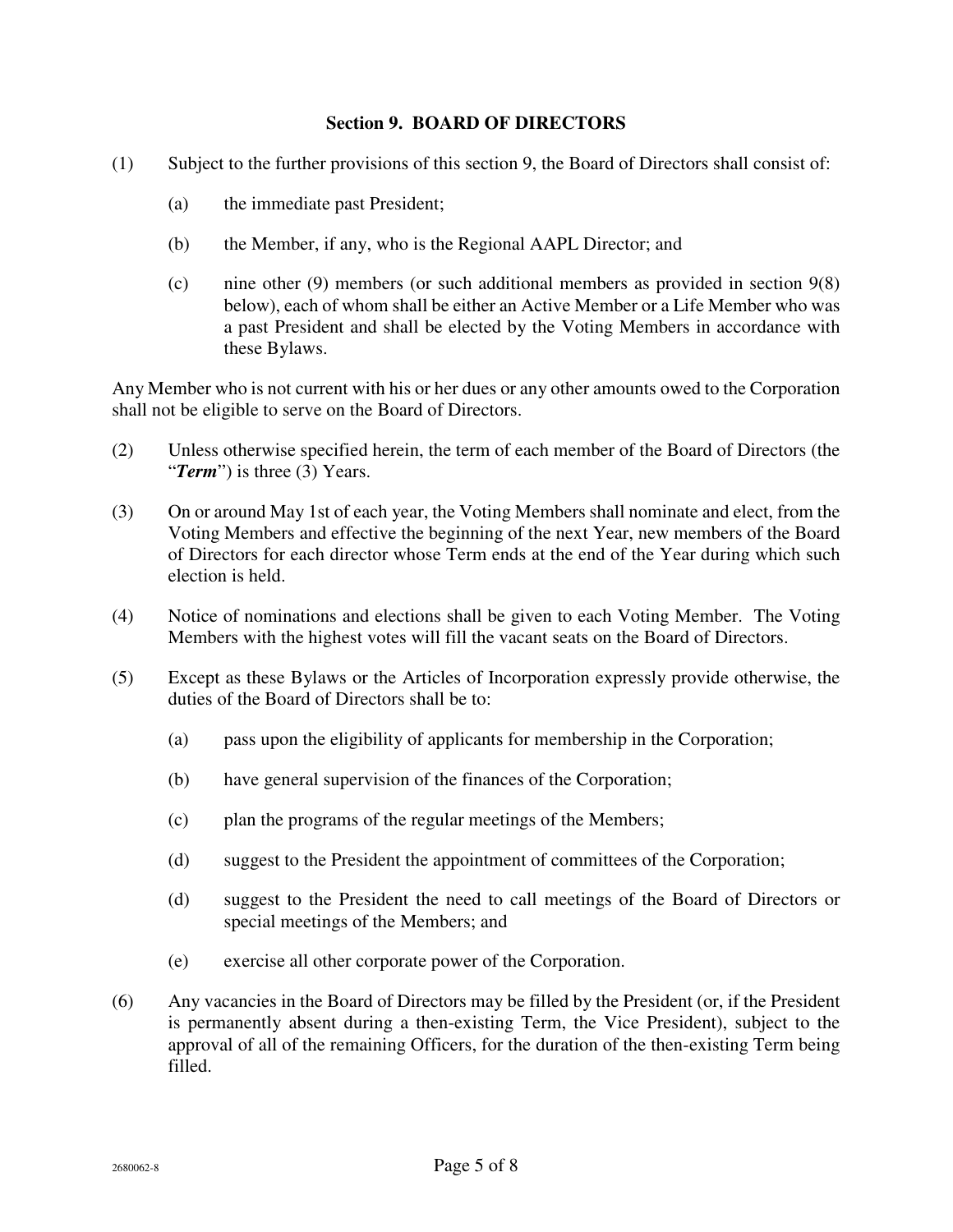- (7) A director may resign at any time by giving written notice to the Board of Directors, the President or the Secretary. A resignation is effective when the notice is given unless the notice specifies a future date. The pending vacancy may be filled before the effective date, but the successor shall not take office until the effective date.
- (8) Notwithstanding anything in these Bylaws to the contrary, the Board of Directors by a simple majority vote may elect one or more additional members to the Board of Directors, as it may deem appropriate, including giving representation to any energy company not currently represented on the Board of Directors. The initial term of any such elected director shall be through the end of the Year during which such director was elected.
- (9) Eligible Members may serve consecutive Terms on the Board of Directors.
- (10) The Board of Directors may permit any or all directors to participate in any meeting by, or conduct the meeting through the use of, any means of communication by which all directors participating may simultaneously hear each other during the meeting. A director participating in a meeting by remote communication is considered to be present in person at the meeting.
- (11) Attendance in person of at least five directors shall constitute a quorum for the Board of Directors to transact business. The affirmative act of a majority of the directors present at a meeting at which a quorum is present at the time of the act shall be the act of the Board of Directors, unless these Bylaws or the Articles of Incorporation require the vote of a greater number. The directors at a meeting for which a quorum is not present may adjourn the meeting until a time and place specified by a majority vote of the directors present at that meeting. When a meeting is adjourned, it shall not be necessary to give any notice of the adjourned meeting, or of the business to be transacted at the adjourned meeting, other than by announcement at the meeting at which the adjournment is taken.
- (12) Unless these Bylaws or the Articles of Incorporation provide otherwise, any action required or permitted to be taken at a meeting of the Board of Directors or any committee thereof may be taken without a meeting if all of the directors in office, or all the committee members then appointed, consent to such action in writing. The written consents must be filed with the Secretary, included in the minutes of the proceedings of the Board of Directors and kept as part of the Corporation's permanent records.

# **Section 10. DUES AND ASSESSMENTS**

Dues shall be assessed to and paid by all Active Members annually in advance in an amount the Board of Directors may establish from time to time by resolution. The Board of Directors may also from time to time impose a special assessment for all Active Members. But any such dues or assessment may be suspended or reduced when the Board of Directors deems it so necessary. Life Members shall not be assessed dues or assessments. Student Members shall pay dues (and special assessments) equal to 25% of the amount to be paid by an Active Member.

Any Member who fails to pay his or her annual dues on or before March 1st of each calendar year shall be automatically deleted from the membership rolls of the Corporation. The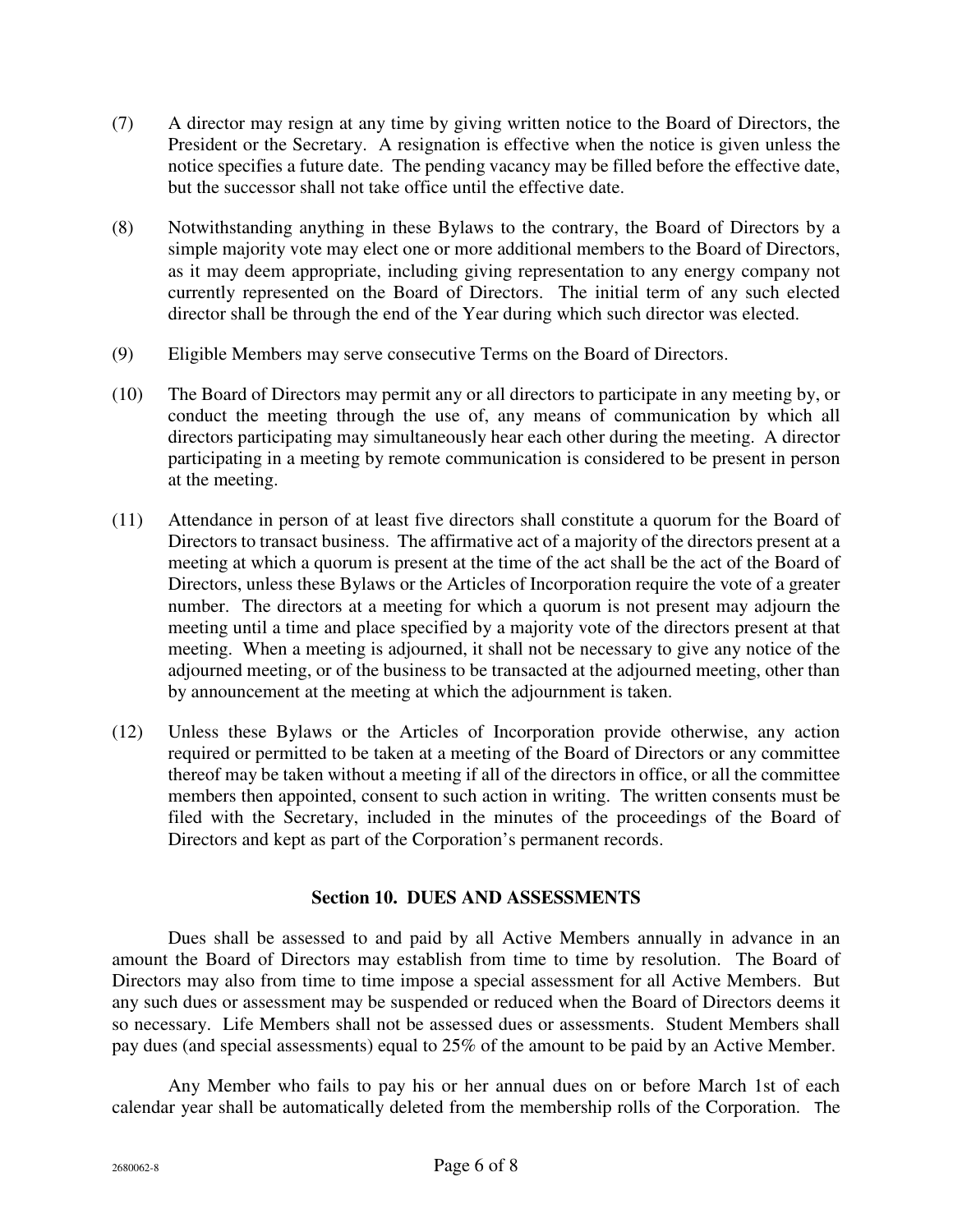Board of Directors may also cancel or suspend the membership of any Member otherwise fails to pay in full any dues or special assessment and may also adopt by resolution a policy for reinstating any Member expelled or suspended.

## **Section 11. PARLIAMENTARY RULES**

Roberts Rules of Order, Revised, shall control at the meetings of the Board of Directors and the regular and special meetings of the Members.

#### **Section 12. NOTICES**

All notices and other communications required or permitted by these Bylaws may be made by courier, mail, email, facsimile or any electronic communication commonly used by the Corporation to communicate with the membership or distribute periodic announcements.

## **Section 13. INDEMNIFICATION**

- (1) The Corporation shall indemnify, release and defend each current, former and future director, officer and committee member of the Corporation (each in such capacity, an "*Indemnified Party*") from and against any and all claims, actions, liabilities, costs and expenses (including without limitation attorneys' fees, expert fees and court costs), (collectively, "*Claims*") to which such Indemnified Party may be or become subject by reason of such Indemnified Party's now or hereafter being or having previously been a director, officer or committee member of the Corporation and/or by reason of such Indemnified Party's alleged acts or omissions as such director, officer or committee member, whether or not such Indemnified Party continues to be such officer, director or committee member at the time when any such Claims are incurred or asserted, and shall reimburse such Indemnified Party for all legal and other expenses (including attorneys' fees) reasonably incurred by such Indemnified Party in connection with defending any or all such Claims, including amounts paid or agreed to be paid (in either case, with the approval of the Board of Directors (by majority vote of the directors who are not parties to such Claims) at or before the time such amounts are incurred) in connection with reasonable settlements made before final adjudication; provided, however, that no Indemnified Party shall be entitled to any indemnity, release or defense against any Liability for such Indemnified Party's own bad faith, gross negligence, willful misconduct or reckless disregard of duties or shall be indemnified against or reimbursed for any expense (including attorneys' fees) incurred in defending any such Actions or in settling the same unless, in the judgment of the Board of Directors (by majority vote of the directors who are not parties to such claims or actions), such Indemnified Party has not been guilty of bad faith, gross negligence, willful misconduct or reckless disregard of duties.
- (2) The indemnification provided by this section 13 shall not be exclusive of any other rights to which an Indemnified Person may be entitled by law, the Articles of Incorporation, any